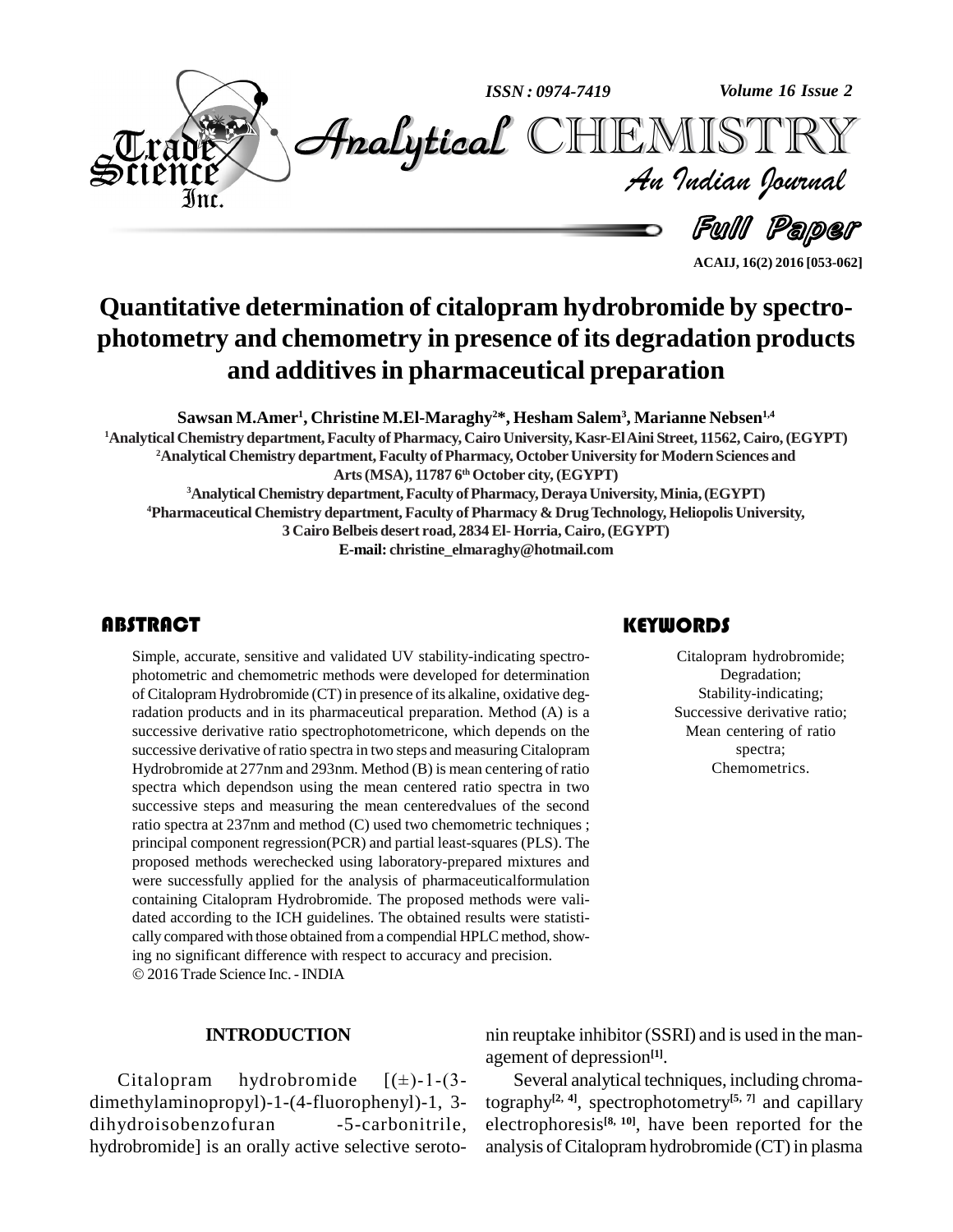and dosage form. Only stability -indicating HPLC methods have been described for determination of CT in presence of its degradation products **[11, 13]**.

For the simultaneous determination of two ormore compounds in the same mixtureswithout a separation step, several spectrophotometricmethods<br>Shimadzu – UV 1800 double beam UV-Visible were used. The quantitative spectrophotometricresolution of the mixtures of two<br>cells at 200–800 nm rangewere used for all absoror more compounds having overlappedspectra is an bance interesting and challenging issue for analytical chemists due to its low cost, short time consuming and does not require prior separation of the mixture.

This work describes the application ofsuccessive derivative ofratio spectra (SDR), mean centering of ratio spectra (MCR); principal compo nent regression(PCR) and partial least-squares(PLS) methods for stability -indicating determination of CT in presence of its alkaline and oxidative degra dations. Theproposedmethods are rapid, simple, accurate and donot require separation or pretreat- was supplied from  $(S.d.$  fine-chem limited ment.<br>Afkhami and Bahram<sup>[14]</sup> introduced the succes-

sive derivative of ratio spectra (SDR) methodfor the simultaneous determination of three components in ternarymixtures. This method is based on several successive steps:calculating the derivative of ratio spectra, and then these derivativeratio spectra are divided by the derivative ratio spectra of adivisor of the other two components. Finally, the derivative is calculatedfor those obtained ratio spectra.

*An*noise ratio isenhanced. The mean centering of ratio spectra (MCR) is a well-established successive method in which binary and ternary mixtures could be determined without previous separation<sup>[15]</sup>. In this method the ratio spectra areobtained after which the constant is removed by mean centeringof the ratio spectra, then an extra step was performed where themean centered ratio spectra is further divided by the mean centeredvector<br>of the other two components then the second at 80<sup>o</sup>C in oven for three hours. The resulting soluof the other two components, then the second ratiospectra was mean centered. This method eliminatesderivative steps and therefore signal-to-

*Indian*<br>*Indian*<br>*Indian*<br>*IISTRY*<br>*Indian Dournal* Principal component regression and partial least tes squaresregression are two related families of meth ods that are oftenused in chemometrics. The use of PLS method for chemical applications was

CHEMISTRY COMPANY

initiatedby Joreskog and Wold **[16]**.

### **EXPERIMENTAL**

#### **Apparatus and software**

iatedby Joreskog and Wold<sup>[16]</sup>.<br>EXPERIMENTAL<br>paratus and software<br>Shimadzu – UV 1800 double beam UV–Visible spectrophotometer(Japan) with matched 1 cm quartz **EXPERIMENTAL**<br> **Apparatus and software**<br>
Shimadzu – UV 1800 double beam UV–Visible<br>
spectrophotometer(Japan) with matched 1 cm quartz<br>
cells at 200–800 nm rangewere used for all absormeasurements. Spectra were automaticallyobtained by Shimadzu UV-Probe 2.32 Æsystem software. Matlab<sup>®</sup> version7.9 and PLS-Toolbox 2.0 software for the calculations of chemometry.

#### **Chemicals and reagents**

CT pure sample was kindly supplied by SEDICO Company for pharmaceuticals and chemical industries (Cairo, Egypt). Its purity is found to be 99.87%**[4]**. Spectroscopic analytical grade methanol Chemicals and reagents<br>
CT pure sample was kindly supplied by SEDICO<br>
Company for pharmaceuticals and chemical indus-<br>
tries (Cairo, Egypt). Its purity is found to be<br>
99.87%<sup>[4]</sup>. Spectroscopic analytical grade methanol<br> Mumbai). sodium hydroxide pellets, hydrochloric acid 30-34%, ethyl alcohol absolute, hydrogen per oxide 30% (ADWIC, Egypt).

Pharmaceutical formulation: Citalo<sup>®</sup> tablets labeled to contain20 mg of CT, manufactured by Delta Pharma Company, Cairo, Egypt.

#### **Standard solutions**

Stock standard solutionof CT  $(1.0 \text{ mg} \text{ mL}^{-1})$  was prepared in methanol. The working standard solution (0.1 mg mL -1) was freshly prepared by dilution from the stock solution using methanol.

#### **Preparation of degradation products**

#### **Alkaline degradation**

CT alkaline degradation product (ALD) was obtained by heating 10.0mLCT transferred from the stock solution with 10 mL 5.0 M sodium hydroxide obtained by heating 10.0mL CT transferred from the<br>stock solution with 10 mL 5.0 M sodium hydroxide<br>at 80°C in oven for three hours. The resulting solution was neutralized with HCl, transferred into 100 mL volumetric flask and complete to the mark with methanol to obtain concentration of  $0.1\,\mathrm{mg}\,\mathrm{mL}\mathrm{^{\text{-}1}}$ and tested for complete degradation bythe thin layer chro matography (TLC) technique using ethyl acetate: formic acid: acetic acid: methanol in a ratio (12:1:1:1,  $v/v/v/v$ ) as a mobile phase and detecting the spots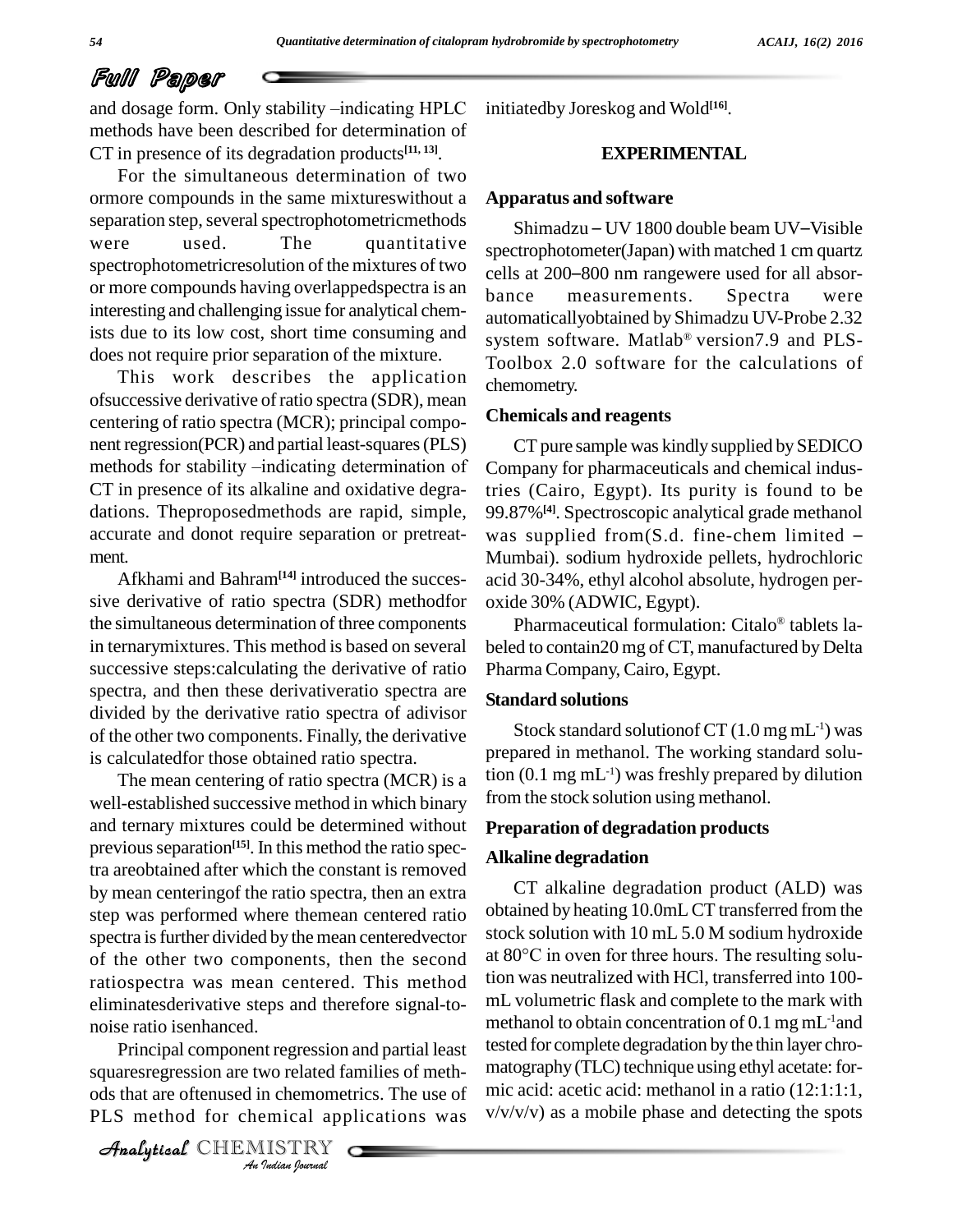

at 254 nm.The prepared degradate was subjected to IR and mass spectrometry to confirm its structure.

### **Oxidative degradation**

obtained by heating 10.0mL CT with 10 mL 30%  $H_2O_2$  at 70°C in oven for five hours. The resulting solution transferred into 100-mL volumetric flask and completed to the mark with methanol to obtain concentration of 0.1 mg mL<sup>1</sup> and tested for complete  $10.0<sub>u</sub>$ degradation with the same mobile phase system of TLC. The prepared degradate was subjected to IR and mass spectrometry to confirm its structure.

#### **Procedure**

#### **Linearity and construction of calibration curves**

#### **For spectrophotometric methods**

CT oxidative degradation product (OXD) was the prepared solutions were measured at  $(200-400)$ from the working standard solution of CT (0.1 mg mL -1) into a series of 10mL-volumetric flasks and then diluted with methanol to obtain a concentration mL<sup>-1</sup>) into a series of 10mL-volum<br>then diluted with methanol to obtain<br>range of 2.0-38.0µg mL<sup>-1</sup>. The abso -1 . The absorptionspectra of **Fulli Paper**<br>from the working standard solution of CT (0.1 mg<br>mL<sup>-1</sup>) into a series of 10mL-volumetric flasks and<br>then diluted with methanol to obtain a concentration<br>range of 2.0-38.0 $\mu$ g mL<sup>-1</sup>. The absorptionspectra nm) and stored in the computer.

Different volumes (0.2-3.8mL) were transferred vectors were obtained using  $\Delta \lambda = 4$  and scaling fac-For successive derivative of ratio spectra (SDR), the zero orderabsorption spectra of different concentration of CT were dividedby the spectrum of  $10.0\mu$ gmL<sup>-1</sup> OXD and the ratio spectra wereobtained. centration of CT were dividedby the spectrum of -1 OXD and the ratio spectra wereobtained. First derivatives of the ratio spectra were obtained 10.0 $\mu$ g mL<sup>-1</sup> OXD and the ratio spectra were obtained.<br>First derivatives of the ratio spectra were obtained with  $\Delta\lambda = 4$  and scaling factor 10. These vectors First derivatives of the ratio spectra were obtained<br>with  $\Delta \lambda = 4$  and scaling factor 10. These vectors<br>(D<sup>1</sup> of the ratio spectra)are divided by (d/d $\lambda$ ) with  $\Delta \lambda = 4$  and scaling factor 10. These vectors<br>(D<sup>1</sup> of the ratio spectra)are divided by (d/d $\lambda$ )<br>(10.0µg mL<sup>-1</sup>of ALD/10.0 µg mL<sup>-1</sup>of OXD)  $(10.0\mu g \text{ mL}^{-1} \text{of } ALD/10.0 \mu g \text{ mL}^{-1} \text{of } OXD)$ correspondingto the derivative of the ratio of the spectra of ALD and OXD and therefore, second ratio spectra were obtained. First derivative of these vectors were obtained using  $\Delta \lambda = 4$  and scaling factio spectra were obtained. Firstderivative of these

| TABLE 1: Concentrations of CT, ALD and OXD, in the calibrationand validation sets |  |  |  |  |
|-----------------------------------------------------------------------------------|--|--|--|--|
|                                                                                   |  |  |  |  |

| Mix no.                     | $CT$ (µg mL <sup>-1</sup> ) | ALD $(\mu g \, mL^{-1})$ | $OXD (\mu g mL^{-1})$ |
|-----------------------------|-----------------------------|--------------------------|-----------------------|
| $\mathbf{1}$                | 14.0                        | 0.6                      | 0.6                   |
| $\sqrt{2}$                  | 14.0                        | 0.2                      | 0.2                   |
| $\ensuremath{\mathfrak{Z}}$ | 6.0                         | 0.2                      | 1.0                   |
| $\overline{4}$              | 6.0                         | $1.0\,$                  | 0.4                   |
| 5                           | 22.0                        | 0.4                      | 1.0                   |
| $\sqrt{6}$                  | 10.0                        | $1.0\,$                  | 0.6                   |
| $\boldsymbol{7}$            | 22.0                        | 0.6                      | 0.4                   |
| $\,8\,$                     | 14.0                        | 0.4                      | 0.4                   |
| $\overline{9}$              | 10.0                        | 0.4                      | 0.8                   |
| 10                          | 10.0                        | 0.8                      | 1.0                   |
| 11                          | 18.0                        | $1.0\,$                  | 0.8                   |
| 12                          | 22.0                        | 0.8                      | 0.6                   |
| 13                          | 18.0                        | $0.6\,$                  | $1.0\,$               |
| 14                          | 14.0                        | 1.0                      | 1.0                   |
| 15                          | 22.0                        | $1.0\,$                  | 0.2                   |
| 16                          | 22.0                        | 0.2                      | 0.8                   |
| 17                          | $6.0\,$                     | $0.8\,$                  | 0.2                   |
| $18*$                       | 18.0                        | 0.2                      | 0.6                   |
| $19*$                       | 6.0                         | 0.6                      | 0.8                   |
| $20*$                       | 14.0                        | 0.8                      | 0.8                   |
| $21*$                       | 18.0                        | 0.8                      | 0.4                   |
| $22*$                       | 18.0                        | 0.4                      | 0.2                   |
| $23*$                       | $10.0\,$                    | 0.2                      | 0.4                   |
| $24*$                       | 6.0                         | 0.4                      | 0.6                   |

# CHEMISTRY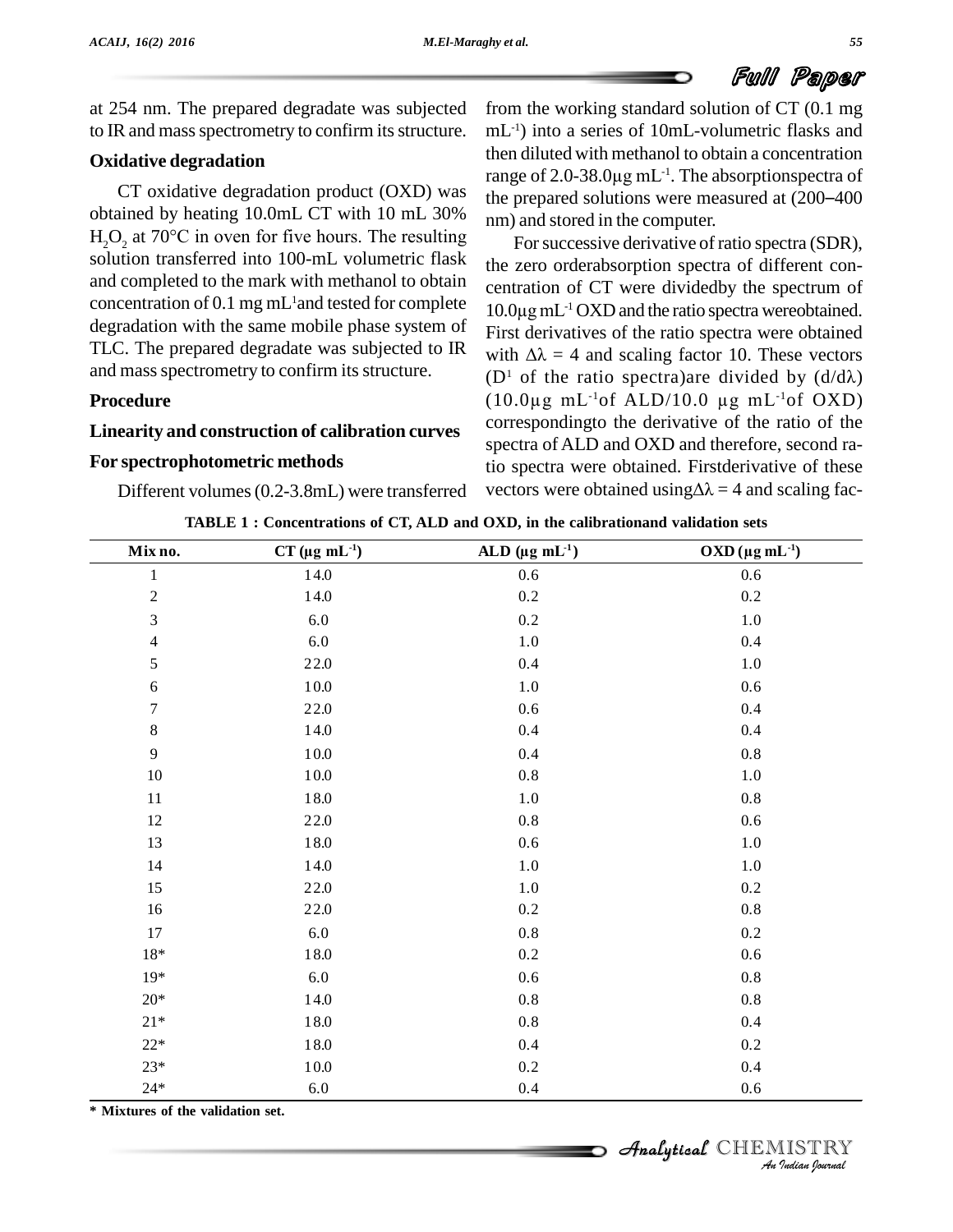Æ

### Full Paper

tor 10. The calibration curve of CT was constructed by plotting theamplitude of the resulting spectra at centration.

277nm and 293nm against its corresponding concentration.<br>
For mean centering of ratio spectra (MCR), the dation<br>
ratio spectra of different<br>
concentration of CT drug<br>
were obtained using the same divisor (10.0 µg mL<br>
<sup>1</sup>o For mean centering of ratio spectra (MCR), the ratio spectra of differentconcentration of CT drug For mean centering of ratio spectra (MCR), the dation seratio spectra of different<br>concentration of CT drug Applica were obtained using the same divisor (10.0  $\mu$ g mL <sup>1</sup> of OXD), and then the obtained ratio spectra, in the Those MC vectors were divided by the meancentered vector of the other two components laim Those MC vectors were divided by<br>meancentered vector of the other two compon<br>(10.0  $\mu$ g mL<sup>-1</sup>of ALD/10.0  $\mu$ g mL<sup>-1</sup>of OXD),  $(10.0 \text{ µg} \text{ mL}^{-1} \text{of } ALD/10.0 \text{ µg} \text{ mL}^{-1} \text{of } OXD)$ , then those second ratio spectra were mean centered. The calibration curve was constructed by plotting theamplitude of the resulting spectra at 237 nm for CT against its correspondingconcentration.

#### **For chemometric methods**

Multilevel multifactor design was used for the construction ofthe calibration and validation sets (17).Afive-level, five-factor calibrationdesign was used. The concentrations details are given in TABLE 1. The absorption spectra of the prepared mixtures (mixtures of CT, OXD and ALD) wererecorded at



**hydrobromide**



200-400nm and transferred to Matlab<sup>®</sup> for subsequent data manipulation. Seventeen mixtures were used for building the calibrationmodel, while seven mixtures were chosen to be used as an external vali dation set.

#### **Application to laboratory prepared mixtures**

Into a series of 10 mLvolumetric flask, accurate aliquots of CT, ALD and OXD were transferred from their working solutions toprepare eight mixtures containing up to 80% of the two degradates. The vol umes were completedwith methanol. The spectra of theprepared solutions were recorded and stored from 200 to 400 nm. The proposed methods were applied and the concentrationof CT was calculated by sub stitution in the regression equations.

#### **Application to pharmaceutical preparation** Æ

A portion of Citalo<sup>®</sup> tablets powder equivalent to 0.01 g CT was transferred to 50-ml beaker, extracted and sonicated with 20 ml methanol, the extraction was repeated three times and all extracts were mixed and transferred into 100-mL volumetric flask and completed to the volume with methanol to obtain concentration of  $0.1 \text{ mg } \text{mL}^{-1}$ . The solution was filtered through a Whatmann filter paper No. 41. One milliliter of the prepared solutionwas transferred into 10-mL volumetric flask and complete to the volume with methanol to obtainsolution with a ferred into 10-mL volumetric flask and complete to<br>the volume with methanol to obtainsolution with a<br>final concentration  $10.0\mu g$  mL<sup>-1</sup>. The concentration of CT drugwas calculated using the regression equations of the proposed methods. Also,whencarrying out the standard addition technique, different knownconcentrations of pure standard CT drug were added to thepharmaceutical dosage form and pro- **Figure <sup>1</sup> :Chemical structure of citalopram**



**Figure 2 : Chemical structure of alkaline (a) and oxidative (b) degradation products**

Analytical CHEMISTRY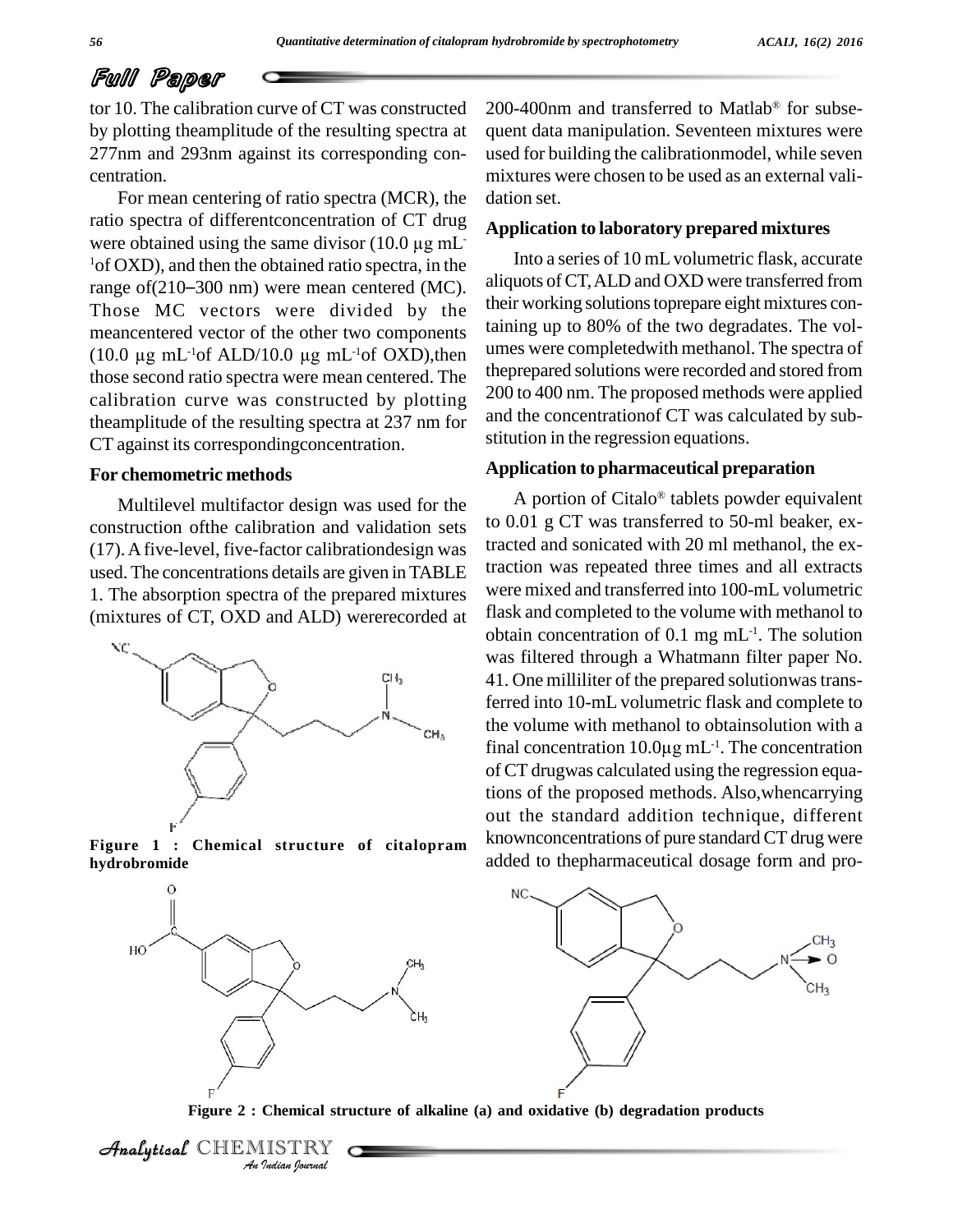ceeding using the previouslymentioned methods.

### **RESULTSAND DISCUSSION**

The focus of the present work is to develop specific,reproducible and sensitive stability indicating methodsfor the determination of CT in pure form, in presence of its degradation productsand in phar maceutical formulation with satisfactory accuracy and precision.

CT was reported to degrade in alkaline medium to give 1-(3-dimethylaminopropyl)-1-(4-

fluorophenyl)-5-phthalan-5-carboxylic acid and to be oxidized to give 1-(3 dimethylamino (oxide)-pro pyl)-1-(4-fluorophenyl)-5-phthalan carbonitrile **[11, 12]** as shown in Figure 2. Thus these degradation prod ucts were prepared and their purity was confirmed by IR and LC/MS.

The absorption spectra of the three compounds, CT, ALD and OXD overlapped closely in the re gion 200–400 nm as shown in Figure 3. For this reason, the determination of CT was not possible from direct measurements of absorbance in the zero order spectra.

 $2.000$ OXD 道

 $\begin{array}{c|c} \text{Figure 3 : Zero order absorption spectra of CT } (\_\_\text{o} \text{ALD } (\_\_\text{o}) \text{ and OXD } (\dots) \text{ (each 10.0µg mL$^{-1}$) using methanol as} \end{array}$ **a blank**



*Indian Journal*

 $\mathcal{A}$ nalytical $\mathcal{C}$ HEMISTRY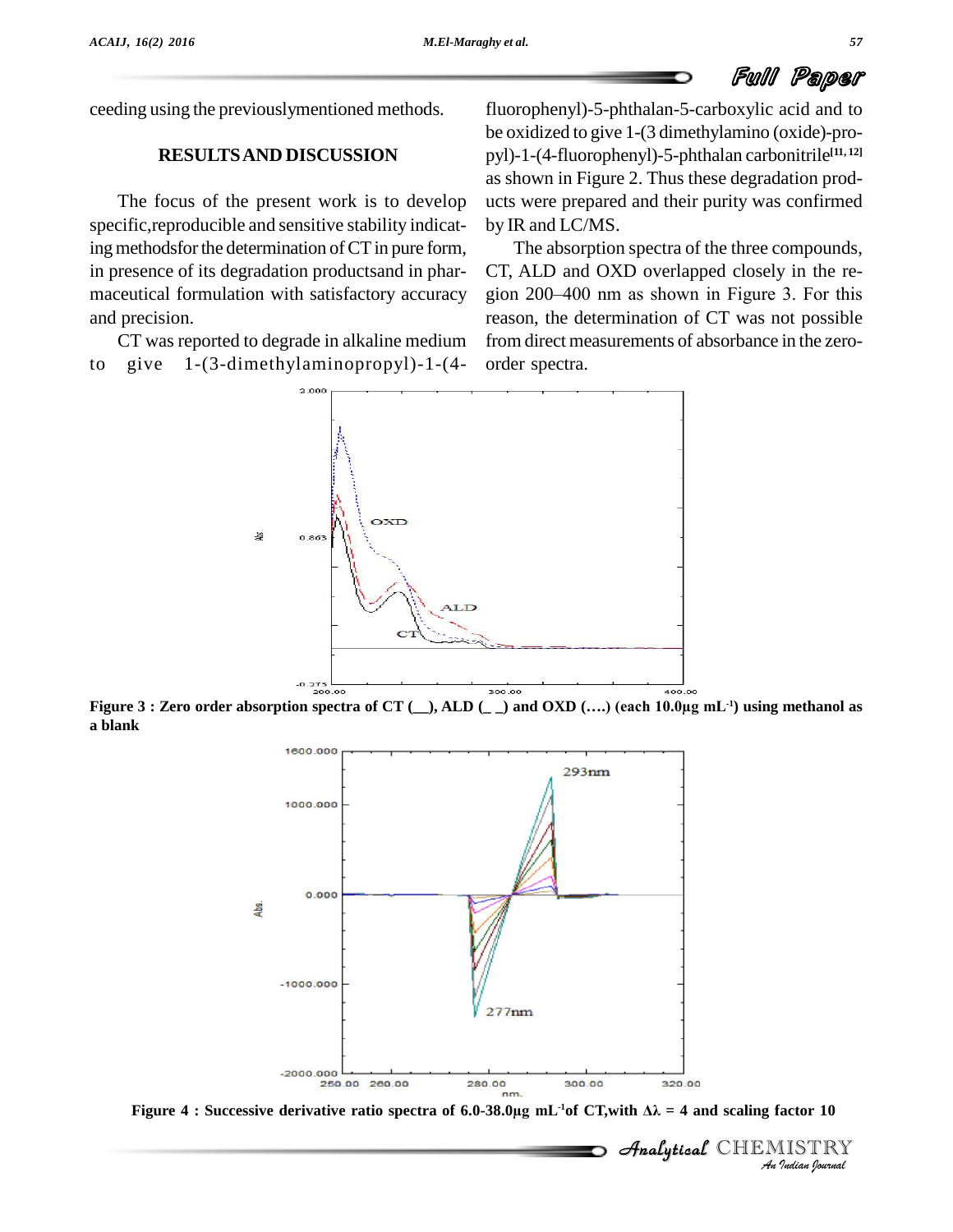#### **Successive derivative of ratio spectra (SDR)**

The method was based on the successive derivative of ratio spectra in two steps. For determi nation of CT, The absorption spectra of different<br>
concentrations of CT were recorded in the range of<br>
200–400 nm and were divided by the standard specconcentrations of CT were recorded in the range of concentrations of CT were recorded in the range of<br>200–400 nm and were divided by the standard spec-<br>trum of 10.0  $\mu$ g mL<sup>-1</sup> of OXD and first derivative of the produced ratio spectra was then obtained. Then these vectors (first derivative of the first ratio spectra) were divided by  $(d/dk)(ALD/OXD)$  correspond-<br>ing to the first derivative of the ratio spectra of 10.0<br>ug mL<sup>-1</sup> of each to obtain the second ratio spectra ing to the first derivative of the ratio spectra of 10.0  $\mu$ g mL<sup>-1</sup> of each to obtain the second ratio spectra and the first derivative of these ratio spectra was calculated. The concentration of CT was determined bymeasuring the maximumamplitude at 277 and 293

nm as shown in Figure 4. The advantage of this method is that it can be applied for resolvingternary mixtures with no limitations, but the disadvantagesof this method is the application of several derivitizationsteps using two divisors for the deter mination of each componentleading to lower amplitude values and subsequentlyminimum sensitivity if compared to those obtained bymean centering of ratio spectra (MCR).

#### **Mean centering of ratio spectra (MCR)**

This well-established spectrophotometric method used for theratio spectra of ternary mixture through which the constant is removed by mean centering. It depends on manipulation of the ratio spectra using Matlab software to cancel the effect of one





Figure 6 : RMSEC of the calibration set of CT as a function of latent variables used to construct PCR (a) and PLS **(b) calibration models, respectively**

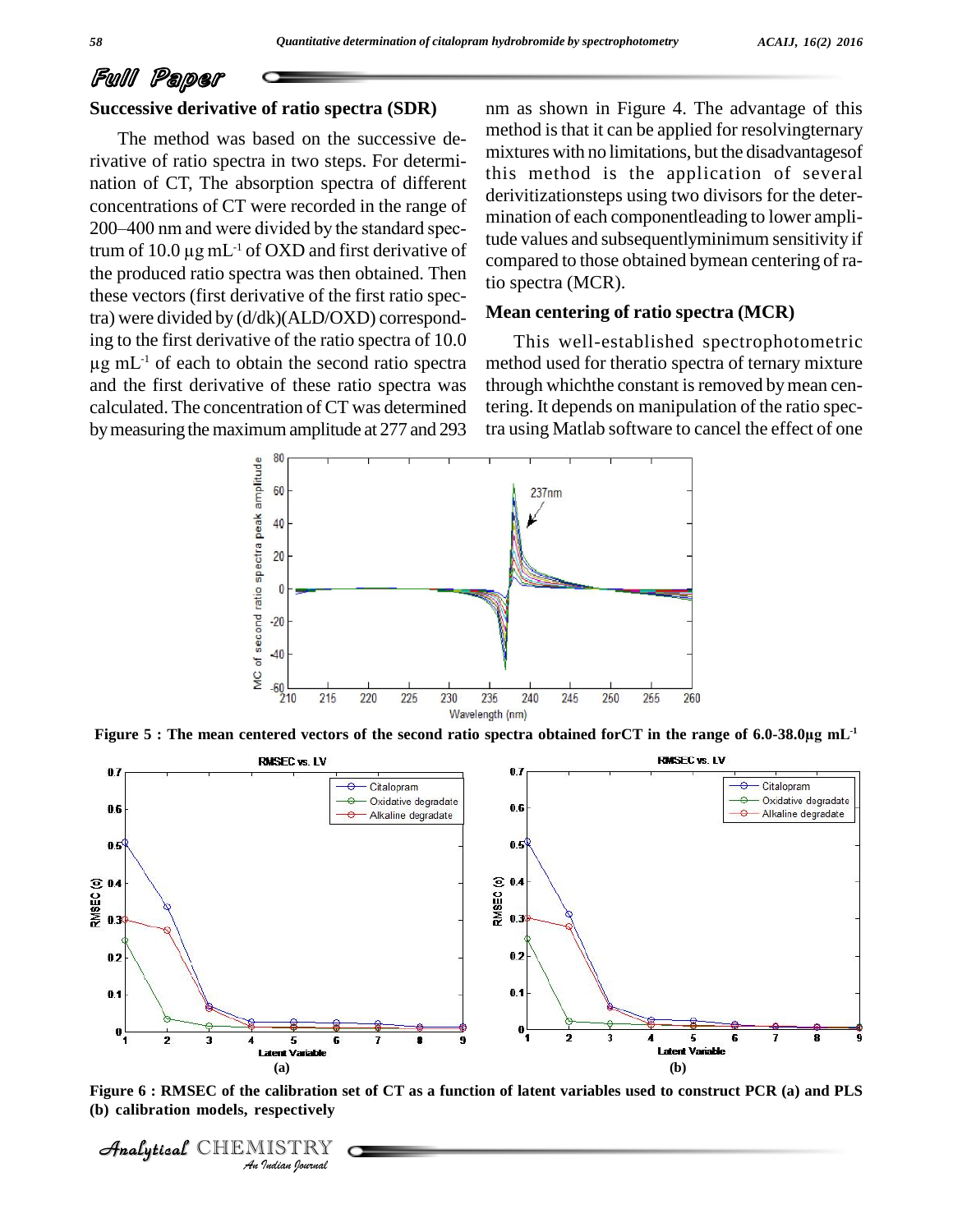or more components in the mixture to determine the other one. It eliminate the derivative step and therefore the signal-to-noise ratio is enhanced (18). For determinationof CT, the obtained ratio spectra (CT/ OXD) as in SDR were mean centered in the or more components in the mixture to determine the ing the<br>other one. It eliminate the derivative step and there-<br>fore the signal-to-noise ratio is enhanced (18). For Th<br>determinationof CT, the obtained ratio spectra (CT/ by the mean centeredvector of(ALD/OXD), then the obtained second ratio spectrawere mean centered. In order to optimize the developed MCR method, the effectof divisor concentration on the selectivity of the method hasbeen tested. Different concentrations each of OXD and ALD were tested. It was found that the divisor had a great effect on theselectivity of the method where reproducible and good resultshave been obtained upon using a con theselectivity of the method where rep<br>good resultshave been obtained upor<br>centration of 10.0 µg mL<sup>-1</sup>each of O. centration of 10.0  $\mu$ g mL<sup>-1</sup>each of OXD and ALD. The concentration of CT was determinedby measur-

ing the MC amplitude at 237nm corresponding to amaximum wavelength as shown in Figure 5.

The corresponding concentration ranges and calibrationequations for the proposed methods were listed in TABLE 2. Theselectivity of the proposed procedures was assessed by the analysisof laboratory prepared mixtures containing different ratios of the CT, OXD and ALK where satisfactory results were obtained as shown in TABLE 3. The proposed procedures were also applied for thedetermination of CT in tablet dosage form; and the validity ofthe proposed procedures is further assessed by applying the standard addition technique showing no ex cipients' interference. Theresults obtained were shown in TABLE 5.

The proposed spectrophotometric methods were validated in compliance with the ICH guidelines **[19]**

|  | TABLE 2 : Assay parameters and validation sheet obtained by applying the proposed spectrophotometric methods |  |
|--|--------------------------------------------------------------------------------------------------------------|--|
|  |                                                                                                              |  |

|              | At 293nm     | <b>MCR</b>                                                                                                                                                  |
|--------------|--------------|-------------------------------------------------------------------------------------------------------------------------------------------------------------|
| At 277nm     |              |                                                                                                                                                             |
| $6.0 - 38.0$ | $6.0 - 38.0$ | $6.0 - 38.0$                                                                                                                                                |
| 58.65        | 56.49        | 1.79                                                                                                                                                        |
| $-856.07$    | $-824.67$    | $-5.81$                                                                                                                                                     |
| 0.9996       | 0.9995       | 0.9991                                                                                                                                                      |
| 99.81        | 99.54        | 100.20                                                                                                                                                      |
| 0.39         | 0.47         | 0.86                                                                                                                                                        |
| 0.50         | 1.13         | 1.05                                                                                                                                                        |
| 0.76         | 0.91         | 1.65                                                                                                                                                        |
| 2.31         | 2.75         | 5.01                                                                                                                                                        |
|              |              | <sup>a</sup> Average of three experiments; <sup>b</sup> Relative standard deviation of three concentrations of CT (12.0,20.0 and 30.0 µg mL <sup>-1</sup> ) |

| TABLE 3 : Analysis of laboratory prepared mixtures by applying the proposed methods |
|-------------------------------------------------------------------------------------|
|-------------------------------------------------------------------------------------|

|                                           | <b>SDR</b>              |                   |                   |  |
|-------------------------------------------|-------------------------|-------------------|-------------------|--|
| Degradates%                               | At 277nm                | At 293nm          | <b>MCR</b>        |  |
|                                           | Recovery % <sup>a</sup> |                   |                   |  |
| 10                                        | 99.54                   | 98.67             | 100.65            |  |
| 20                                        | 99.07                   | 98.65             | 99.54             |  |
| 30                                        | 100.47                  | 99.83             | 100.74            |  |
| 40                                        | 101.65                  | 99.52             | 99.52             |  |
| 50                                        | 102.32                  | 101.87            | 101.25            |  |
| 60                                        | 100.64                  | 102.98            | 100.87            |  |
| 70                                        | 102.21                  | 102.53            | 101.34            |  |
| 80                                        | 102.58                  | 102.06            | 101.98            |  |
| $Mean \pm SD$                             | $101.06 \pm 1.32$       | $100.76 \pm 1.78$ | $100.73 \pm 0.85$ |  |
| <sup>a</sup> Average of three experiments |                         |                   |                   |  |

# CHEMISTRY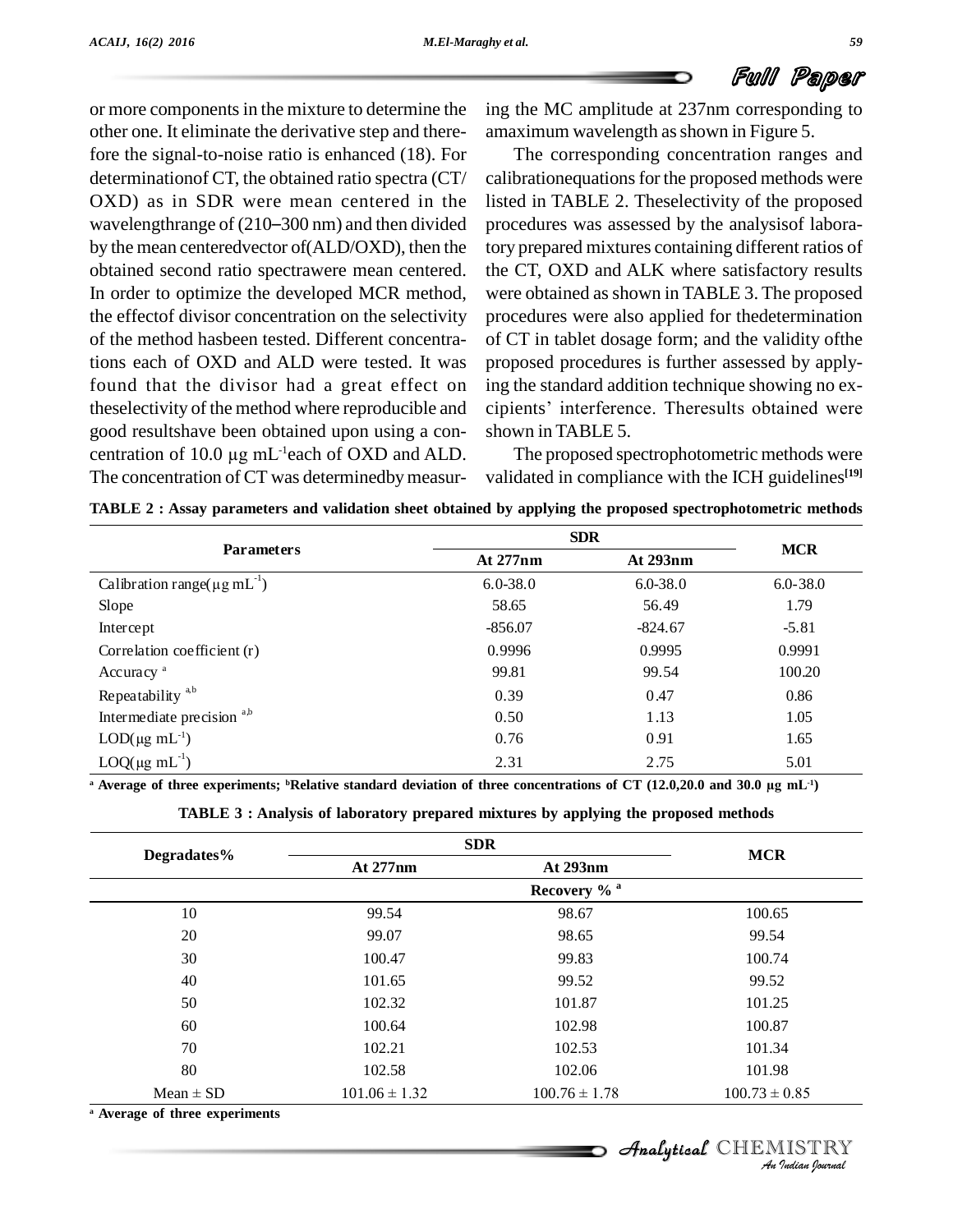as shown in TABLE 2. The data showed that the methods were accurate, precise and specific over the specified range.

#### **Chemometric methods**

#### **Principal component regression (PCR)**

The principal component regression method combines the principalcomponent analysis (PCA) with an inverse least square (ILS)regression to cre ate a quantitative model for complex samples. The eigenvectors resulting from the data decomposition represent thespectral variations that are common to all of the spectroscopic calibrationdata. Therefore, using the new data to calculate a regressionmodel instead of straight spectral responses will produce a robustmodel for predicting concentrations of the desired constituentsinvery complex samples **[20]**.

#### **Partial least-squares (PLS)**

Partial least-squares is a quantitative spectral decompositiontechnique that is closely related to (PCR). However, in PLS, thedecomposition is performed in a slightly different fashion. In PCRmethod only the information in the matrix is used during datadecomposition, but in the PLS method, the con centration datamatrix is also used in this step. So PLS not only has the advantageof PCR, but also it produces more robust model as it removes noisefrom both absorbance and concentration data **[21]**.

The first step in the determination of the cited drug by multivariatecalibration methods involves constructing the calibrationmatrix for the ternary mixture. The calibration set was obtained byusing the absorption spectra set of 17 mixtures of CT and its two degradates with different ratios of each component as shown in TABLE 1. The initial model wasfound to give bad results so the regions from 200 to 215nm andabove 320nm were rejected.

On the other hand, if the number retained is too RN *Indian Indian*<br>*Indian*<br>*I ISTRY*<br>*IISTRY* Selection of the optimum number of factors is very importantstep before constructing the models, because if the number of factorsretained is more than the required, more noise will be addedto the data. smallmeaningful data that could be necessary for the calibration may bediscarded. In this study, the data was autoscaled as a pre-processingstep, leave one

out cross validation method was applied andthe root mean squared error of calibration RMSEC values of differentdeveloped models were compared. The selected model wasthat with the smallest number of factors such that RMSEC for thatmodel was not significantly greater than RMSEC from model withan additional factor. Four factors were found suitable for both PCRand PLS as shown in Figure 7.

The root mean square error of calibration (RMSEC) was calculated.

RMSEC = 
$$
\sqrt{\frac{\text{PRESS}}{\text{n} - \text{f} - 1}}
$$

Where,  $n =$  the number of calibration samples;  $f =$ the number of factors **PRESS** =  $\Sigma (Y_{pred} - Y_{act})^2$ 

Where  $Y_{\text{pred}}$  and  $Y_{\text{act}}$  are **PRESS** =  $\Sigma$  (Y<sub>pred</sub> - Y<sub>act</sub>)<sup>2</sup><br>Where Y<sub>pred</sub> and Y<sub>act</sub> are the predicted and true con-<br>centration in µg m<sup>1-1</sup>, respectively. -1 , respectively.

To assess the prediction ability of the suggested models, anexternal validation set was used. The two chemometric PCR and PLS methods were success-Æfully applied for the determination of  $CT$  in Citalo<sup>®</sup> tablets and the validity of the proposed methods is further assessed by applying the standard addition technique TABLE 5.

The validation of the developed PCR and PLS models wasassessed using several diagnostic tools, TABLE 4. These tools weregrouped into two cat egories in model diagnostic tools that are usedto determine the quality of the model and sample diag nostic toolswhich are used to study the relationship between the samples and to identify unusual samples. The predicted concentrations of the validation samples wereplotted against the true concentration values. This was used todetermine whether the model accounted for the concentrationvariation in the validation set. All plots had a slope of nearly oneand an intercept close to zero TABLE 4. The RMSEP was a diagnostic tool for examining the errorsin the predicted concentrations; it indicates both the precision and accuracy **[22]**. The results in TABLE 4 indicate the high predictive abilities of the two models.

RMSEP was calculated from the following equation:  $\frac{1}{2}$  $-\overline{Y_{\text{pred.}}^2}$ 

$$
RMSEP = \sqrt{\frac{\sum{(Y_{\text{act.}} - Y_{\text{pred.}})}^2}{n}}
$$

CHEMISTRY COMPANY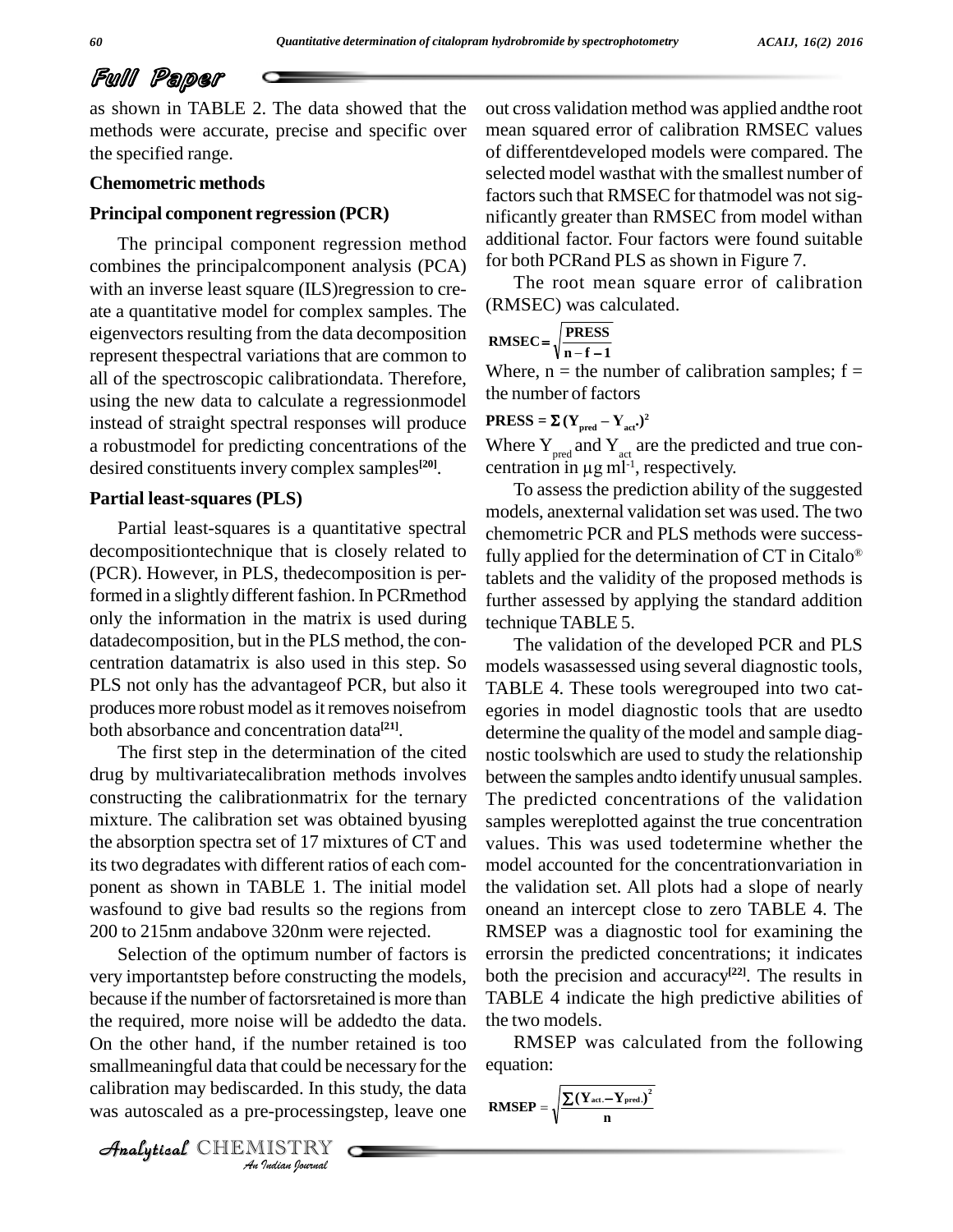TABLE 4 : Summary of results obtained, by applying the diagnostic tools for model validation of the chemometric **methods**

| <b>Validation parameters</b>   | <b>PCR</b>                   | <b>PLS</b> |
|--------------------------------|------------------------------|------------|
|                                | Predicted vs.known conc.plot |            |
| 1.Slope                        | 1.01                         | 1.00       |
| 2. intercept                   | 0.01                         | 0.007      |
| 3. correlation coefficient (r) | 0.9992                       | 0.9994     |
| b) RMSEP                       | 0.024                        | 0.017      |
| c) $Q^2$                       | 0.998                        | 0.998      |

|                                 |                   | <b>SDR</b>      |                            | <b>Chemometry</b> |                   |
|---------------------------------|-------------------|-----------------|----------------------------|-------------------|-------------------|
| Pure added $(\mu g \, mL^{-1})$ | At 277 nm         | At 293nm        | <b>MCR</b>                 | <b>PCR</b>        | <b>PLS</b>        |
|                                 |                   |                 | Recovery $\%$ <sup>a</sup> |                   |                   |
| 2.00                            | 99.54             | 100.05          | 99.53                      | 99.62             | 99.76             |
| 5.00                            | 100.79            | 100.31          | 100.64                     | 101.74            | 101.34            |
| 10.00                           | 100.32            | 100.54          | 99.67                      | 101.10            | 100.36            |
| $Mean \pm SD$                   | $100.21 \pm 0.63$ | $100.30\pm0.24$ | $99.94\pm0.60$             | $100.82 \pm 1.08$ | $100.48 \pm 0.79$ |

TABLE 6: Statistical comparison between the results obtained by the proposed methods and the manufacturer **HPLC method for the determination of CT in Citalo tablets**

| <b>Items</b>                  | <b>SDR</b> |       | <b>MCR</b> | <b>Chemometry</b>        |        | $HPLC$ method <sup>[4]</sup> |
|-------------------------------|------------|-------|------------|--------------------------|--------|------------------------------|
|                               | 277nm      | 293nm |            | <b>PCR</b><br><b>PLS</b> |        |                              |
| Mean $%$ <sup>a</sup>         | 100.41     | 99.77 | 99.81      | 100.37                   | 100.28 | 99.60                        |
| <b>SD</b>                     | 0.79       | 0.88  | 0.59       | 0.34                     | 0.28   | 0.42                         |
| n                             | 5          | 5     | 5          | 5                        | 5      | 5                            |
| Variance                      | 0.62       | 0.77  | 0.34       | 0.11                     | 0.07   | 0.17                         |
| Student's t-test <sup>b</sup> | 0.78       | 0.07  | 0.77       | 0.15                     | 0.09   |                              |
| $F-valuec$                    | 2.14       | 1.45  | 2.04       | 1.98                     | 1.10   |                              |

<sup>a</sup> Average of five determinations; <sup>b</sup>The corresponding tabulated values of t equals to 2.201 at P = 0.05;  $\degree$  The corresponding tabulated values of F equals to 6.094 at P = 0.05; (4) Using  $C_{18}$  column, Mobile phase; water: acetonitrile: trifluoroacetic acid **(67:33:0.2, v/v/v) and UV detection at 238nm**

Where,  $Y_{pred}$  and  $Y_{act}$  are the predicted and true con-(67:33:0.2, v/v/v) and UV detection at 238nm<br>Where,  $Y_{pred}$  and  $Y_{act}$  are the predicted and true con-<br>centration in  $\mu g$  ml<sup>-1</sup>, respectively and n is the number of samples.

 $Q<sup>2</sup>$  was another parameter which determined the variation in the samples prediction.  $Q^2$  was calculated from the following equation:

**Q<sup>2</sup> = 1- (PRESS/SSQ) SSQ** =  $\sum$  (**PRESS/SSQ**)<br>**SSQ** =  $\sum$  (**Y**<sub>pred</sub> - Y<sub>mean</sub>)<sup>2</sup> **2**

$$
33Q = \Delta (1_{pred} - 1_{mean})
$$

#### **Statistical analysis**

Statistical comparison of the results obtained by the proposedmethods and HPLC manufacturer method was shown in TABLE 6. The calculatedt and F values were less than the theoretical ones indicating that there was no significant difference between the proposed and the manufacturer methods with respect to accuracy and precision.

#### **CONCLUSION**

metric and two chemometric stability-indicating *Indicating*<br>*Italopram*<br>me and oxitior separa-<br>IISTRY<br>*Indian Iournal* The present work introduces two spectrophoto methods for determination of Citalopram Hydrobromide in presence of its alkaline and oxi dative degradation products without prior separa-

CHEMISTRY